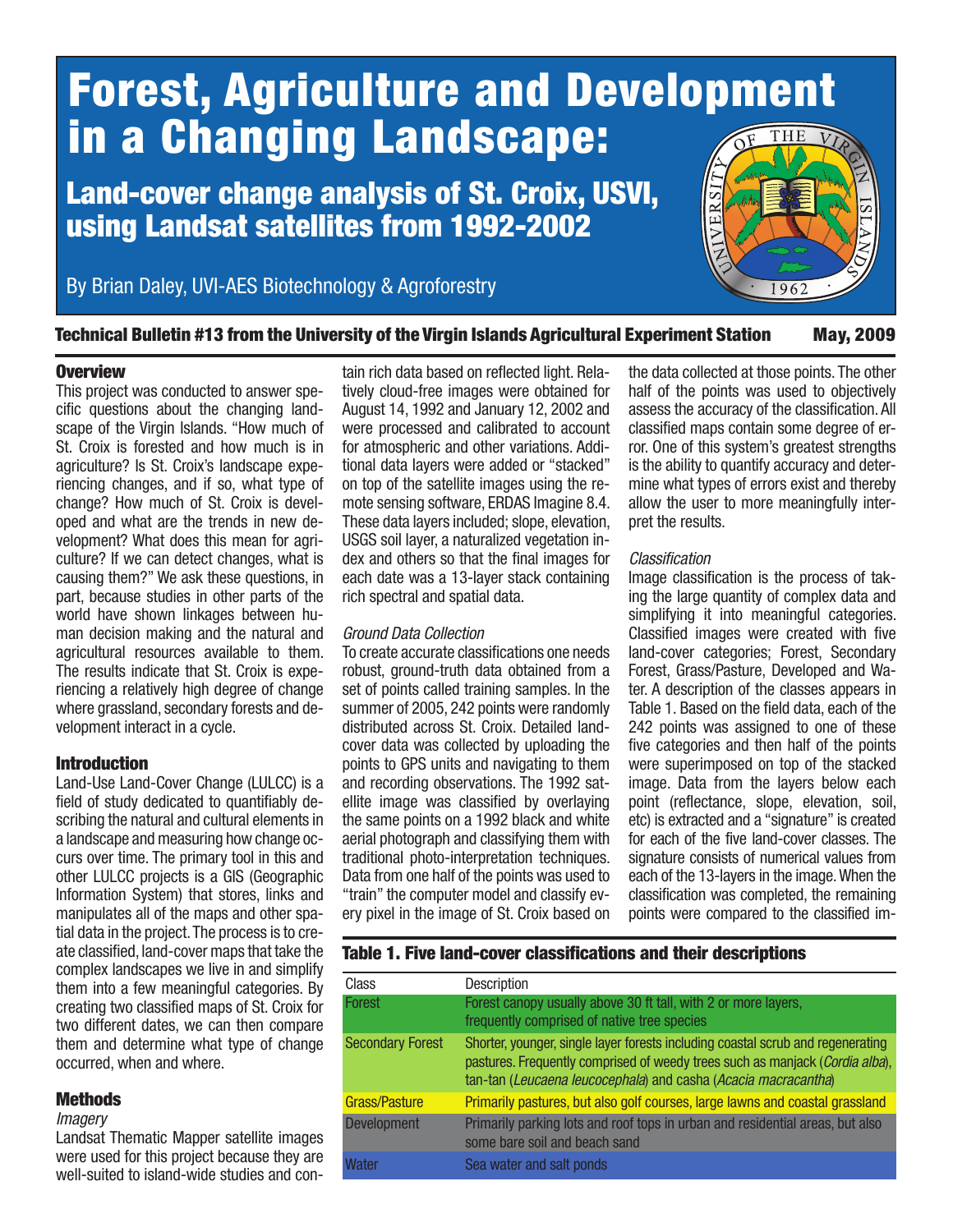



age to determine the accuracy of the classification and the types of errors present.

#### *Change Detection*

Perhaps the greatest advantage to creating classified maps of an area on two dates is that one can identify where change is occurring. "Change detection" in GIS is a process where we compare maps for two dates and results in a new map that describes the type of change that occurred, quantifies results and shows their spatial distribution. To ensure that the results are easy to understand, the maps are usually simplified before the comparison.

The 1992 and 2002 5-class maps were simplified (re-coded) by merging the two forest classes into a single class and combining grass and developed into one class. The result is 3-class image with; Forest (F), Non-forest (N) and Water (W). In this way, only significant changes are detected,

### Table 2. The 9 possible outcomes for the comparison of the 1992 and 2002 3-class images on St. Croix.

| FF        | <b>Stable Forest</b>                       |   |
|-----------|--------------------------------------------|---|
| FN        | Deforestation                              |   |
| <b>FW</b> | Forest to Water *                          |   |
| ΝN        | <b>Stable Development</b>                  |   |
| ΝF        | Reforestation                              |   |
| NW        | Bare ground to water *                     | S |
| WW        | <b>Stable Water</b>                        | G |
| WN        | Water to bare ground *                     |   |
| WF        | Water to forest *                          |   |
|           | * These 4 classes together represent water | U |
|           | and tidal fluctuation and are considered a |   |
|           | single class in the analysis.              |   |

such as clearing a forest area for pasture or development. Subtle changes, such as a forest developing from secondary into mature forest type are often associated with a higher degree of error are not captured using this method. Reducing the detail greatly increased the accuracy of the images. Comparing the two 3-class images, every pixel in the image was classified into one of nine  $(3 \times 3=9)$  possible outcomes (Table 2). The first letter in the code represents the landcover in 1992 and the second letter describes the land-cover in the 2002 image.

#### Results/Discussion

#### *Classified Image 2002*

The classification process resulted in separate 5-class maps for 1992 and 2002. For the more recent image (Figure 1), the accuracy of the classification process was assessed using point data collected on the ground from a time relatively close to the LandSat image date. To our knowledge,

## Table 3. Accuracy assessment of 2002 5-class image.

| Class name                                      | Reference Classified<br>total | total | Number<br>correct |
|-------------------------------------------------|-------------------------------|-------|-------------------|
| Forest                                          | 33                            | 28    | 21                |
| Secondary forest                                | 19                            | 25    | 15                |
| Grass/pasture                                   | 14                            | 16    | 10                |
| Developed                                       | 20                            | 18    | 15                |
| Water                                           | 19                            | 18    | 18                |
| unclassified                                    | 16                            |       |                   |
| <b>Totals</b><br><b>Overall accuracy 75.27%</b> | 105                           | 79    |                   |

this is the only land-cover map of St. Croix based on actual reflectance values and not photo-interpretation and is the only classified map of St. Croix assessed for accuracy. The overall accuracy is 75.27%, which is acceptable for a single map, but too low to use in a comparison between two dates. This method is effective because results are based on actual reflectance data and the results can be measured for accuracy, including the types of error encountered for each class (Table 3). Points that align with clouds in the Landsat image are considered unclassified. Forested areas tend to be concentrated in the higher elevations of St. Croix, especially the north-west corner of the island (Figure 1). The secondary forests tend to occur as a buffer around forests and along the island's coasts. Large pastures are concentrated primarily along the south shore with smaller patches in the central valley. Development is primarily focused in the central valley, along Center Line Road between Christiansted and Fredericksted.

#### *Change Detection*

Accuracy for the simplified, 3-class images for 1992 and 2002 was 82.88% and 91.43%, respectively (Table 4). This high level of accuracy allows us to analyze change with confidence. Pixels having the same classification for both dates are referred to as "stable" and one principle finding of this study is that 83.1% of St. Croix did not change. Approximately one half or of the study area or 22,674.2 acres (9,175.6 ha) is covered in Stable Forest, while 13,531 acres (5,475.8 ha) are Stable Non-forest and another 2,804 acres (1134.73 ha)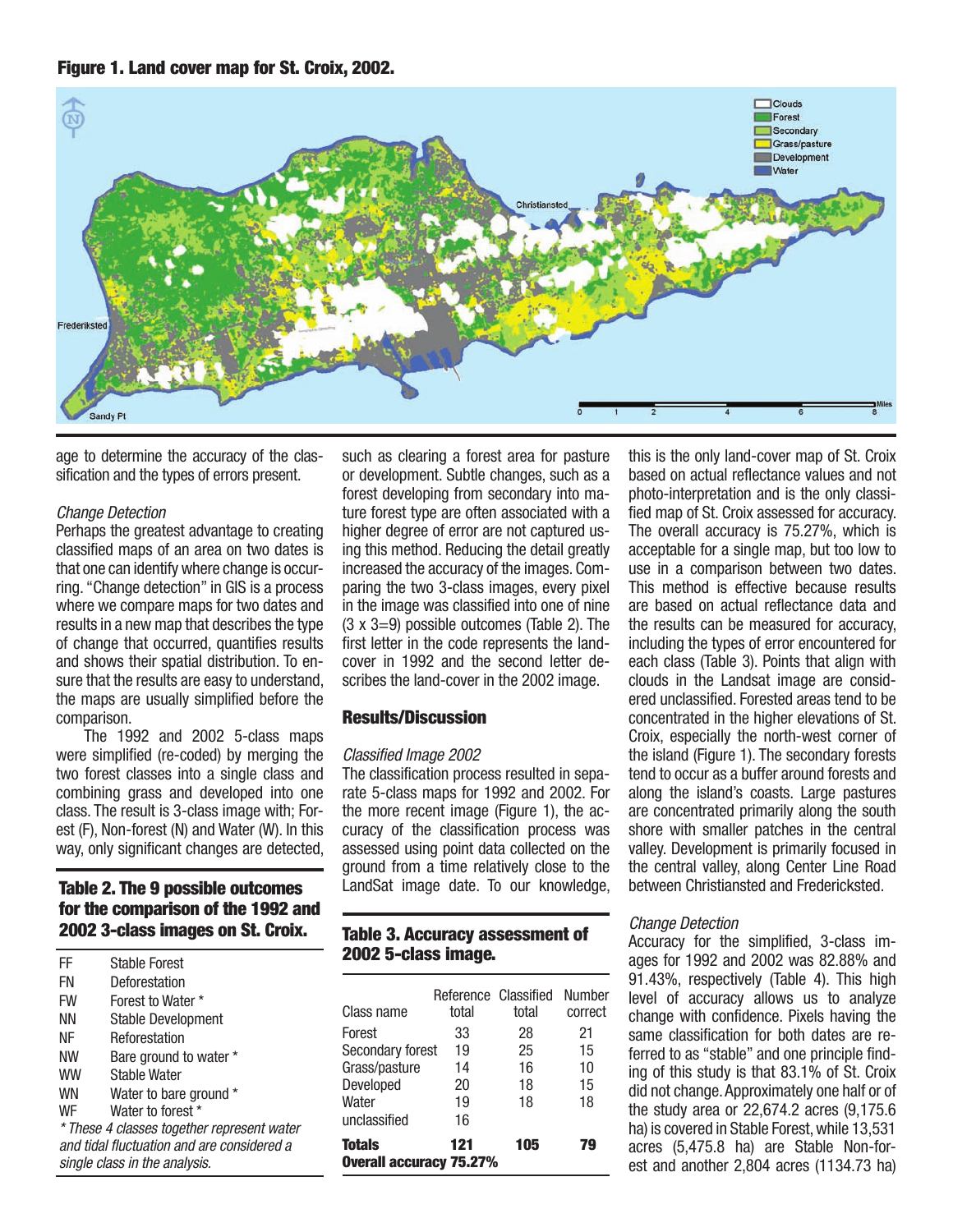Figure 3. Distribution of reforestation and deforestation in relation to the topography of St. Croix.



are Stable Water (Figure 2). The remaining 16.9% of the study area changed during the 10 year study period, which is a relatively high percentage of change in a landscape. When the change areas are mapped along with topography, one can see that change tended to occur in the lowlands and not on slopes (Figure 3).

We further verified the results by comparing them to an independent data source, aerial photographs from 1992 and 2004. The top two photos in Figure 4 show a highlighted area that was identified as reforestation by this project. The photographs verify the area changed from pasture in 1992 to forest in 2004, likely because pasture maintenance was terminated. The lower part of the figure shows an area this project identi-

#### Figure 2. Percentages of the study area occupied by various stable and changing land-cover types.



fies as deforestation. When overlaid on the photograph one can see that the forest in 1992 is replaced by houses and roads. This is a robust, visual confirmation that the results from the Landsat satellite classification are accurate.

This research indicates land-cover change in St. Croix primarily results from a cessation of human activity such as bulldozing, mowing or grazing. Humans cleared 3,435 acres (1,390.1 ha) of forest or bush for either development or agriculture (this includes land cleared by fire). Similarly, 3,833 acres (1551.2 ha) were reforested into some type of forest cover. Four separate categories detected changes in water

#### 1992 Table 4. Accuracy assessment for the two 3-class images.

| Class name                                                            | Reference Classified<br>total | total | <b>Number</b><br>correct |  |
|-----------------------------------------------------------------------|-------------------------------|-------|--------------------------|--|
| Forest                                                                | 52                            | 44    | 39                       |  |
| Non-forest                                                            | 38                            | 47    | 33                       |  |
| Water                                                                 | 21                            | 20    | 20                       |  |
| unclassified                                                          | 10                            |       |                          |  |
| <b>Totals</b><br>121<br>111<br>92<br><b>Overall Accuracy = 82.88%</b> |                               |       |                          |  |

#### 2002

| Class name                                                            | Reference<br>total | Classified<br>total | <b>Number</b><br>correct |  |
|-----------------------------------------------------------------------|--------------------|---------------------|--------------------------|--|
| Forest                                                                | 52                 | 52                  | 48                       |  |
| Non-forest                                                            | 34                 | 35                  | 30                       |  |
| Water                                                                 | 19                 | 18                  | 18                       |  |
| unclassified                                                          | 16                 |                     |                          |  |
| <b>Totals</b><br>121<br>105<br>96<br><b>Overall Accuracy = 91.43%</b> |                    |                     |                          |  |

levels due to tides, evaporation and rainfall (Table 2). They can all be lumped into a single category of natural change that accounts for only 667 acres. In the maps and figures deforestation is shown as red and reforestation is green.

Interestingly, forest gain and forest loss occurred in roughly equal amounts (Figure 2). Change areas have many other characteristics in common. Analysis using the spatial statistics software, FragStats 2.0, found that patches of reforestation and deforestation are the same average size (1.7 acres) while patches from other categories are 10-30 times larger (from 19 to 33 acres). Two other indices were used to measure how the patches of each cover type were distributed relative to each other. The results describe both types of change as having small patch size and closely mixed with other cover types, while stable patches are much larger and clustered together in more homogeneous groups.

Analysis reveals land-cover change patterns in St. Croix for the 10 year period occurred in distinct, telling patterns. Forest was not cleared for agriculture and development, as is the case in developing economies. Instead, pasture is the cover class most likely to change. Overall, there is a pattern where secondary forest land is converted to grassland while similar acreage of grassland regenerates into secondary forest. However roughly ¼ of that change area, or 3% of the island, is permanently converted into development and removed from the cycle. Developed is considered a "one-way change" or a permanent landcover because parking lots and buildings